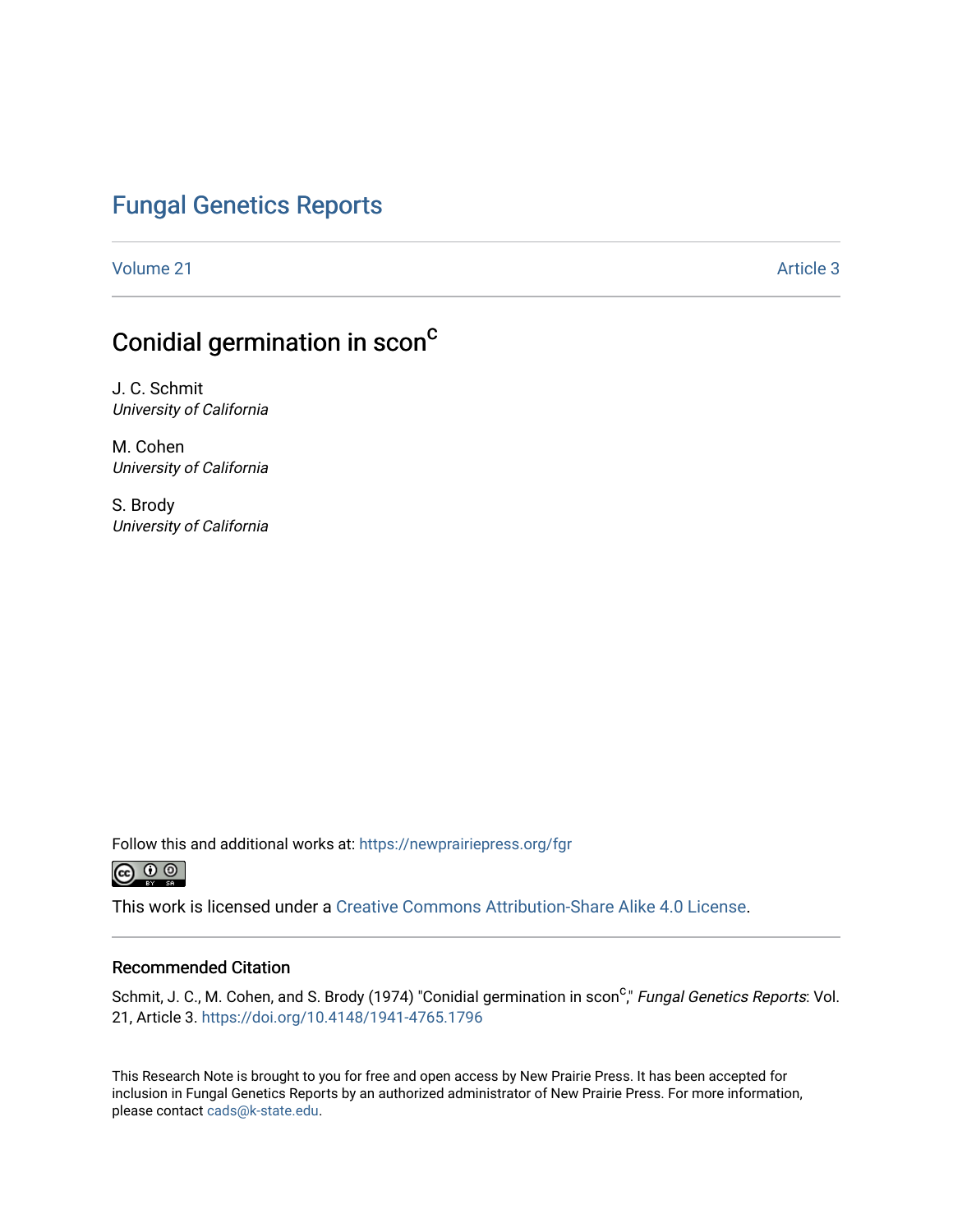# Conidial germination in scon $^c$

### Abstract

Conidial germination in scon<sup>c</sup>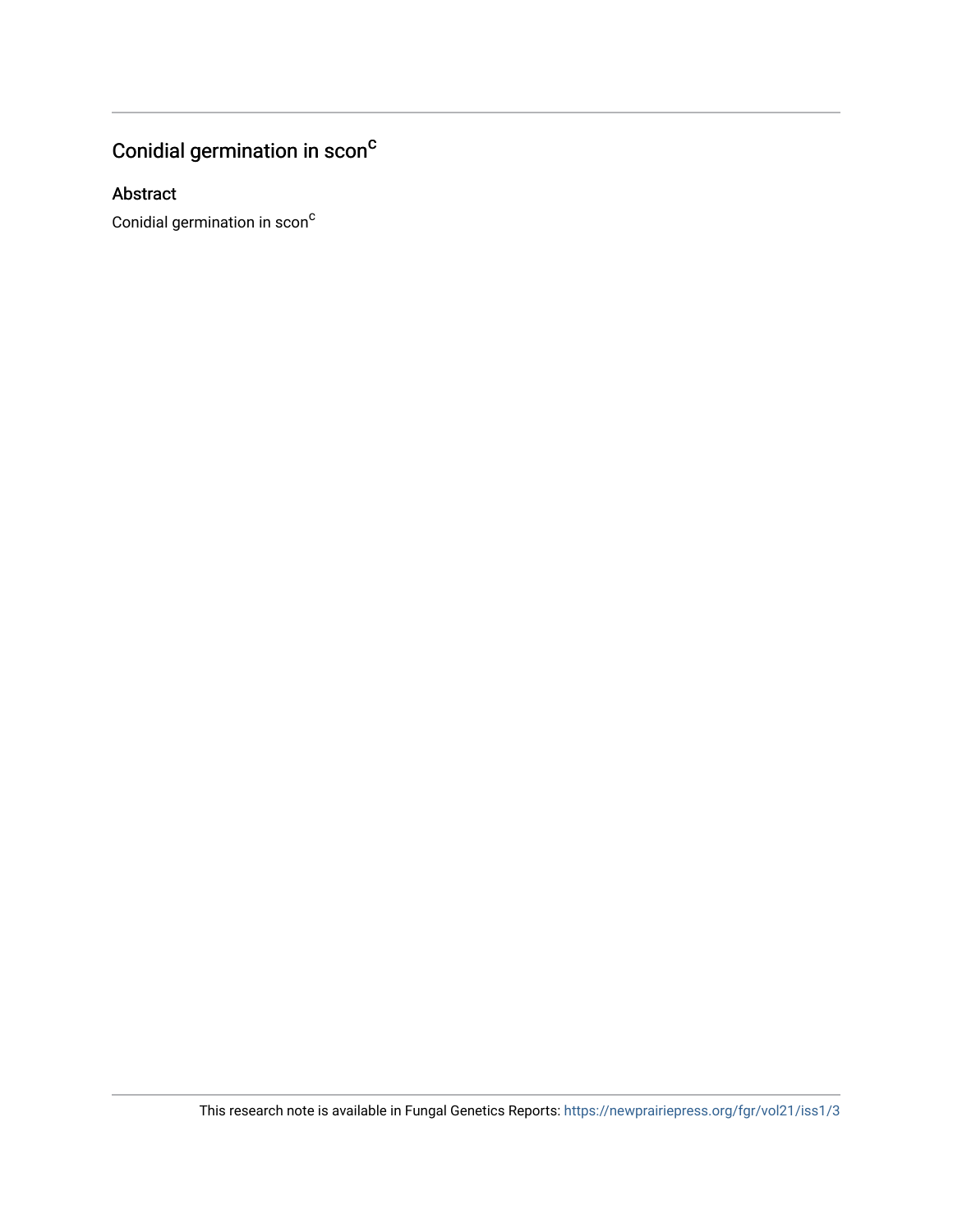Schmit, J.C., M. Cohen and S. Brody. **Conidial germination in scone.**

**Developmental mutants that affect canidial germination con be placed in two major classes.** The first class includes those mutations that have q defect in the de novo synthesis during conidial germination of some gene product that is speci-**Fically necessary far germination.** The second class includes those mutation; that **produce defective conidio during conidiotion. These could be of two types: either a gene product necessary for germination is not** incorporated into the conidio, or  $\alpha$  product is incorporated which is detrimental to germination. These mutants can also be classified  $\alpha$ s either phase-specific or phase-critical. "Phase specific" mutations  $\alpha$ re those that affect gene products that are used only in one **phase of the life cycle. "Phase critical" mutations are those that affect products needed for many phases but which are more crucial to CI pclrticulor phase.**